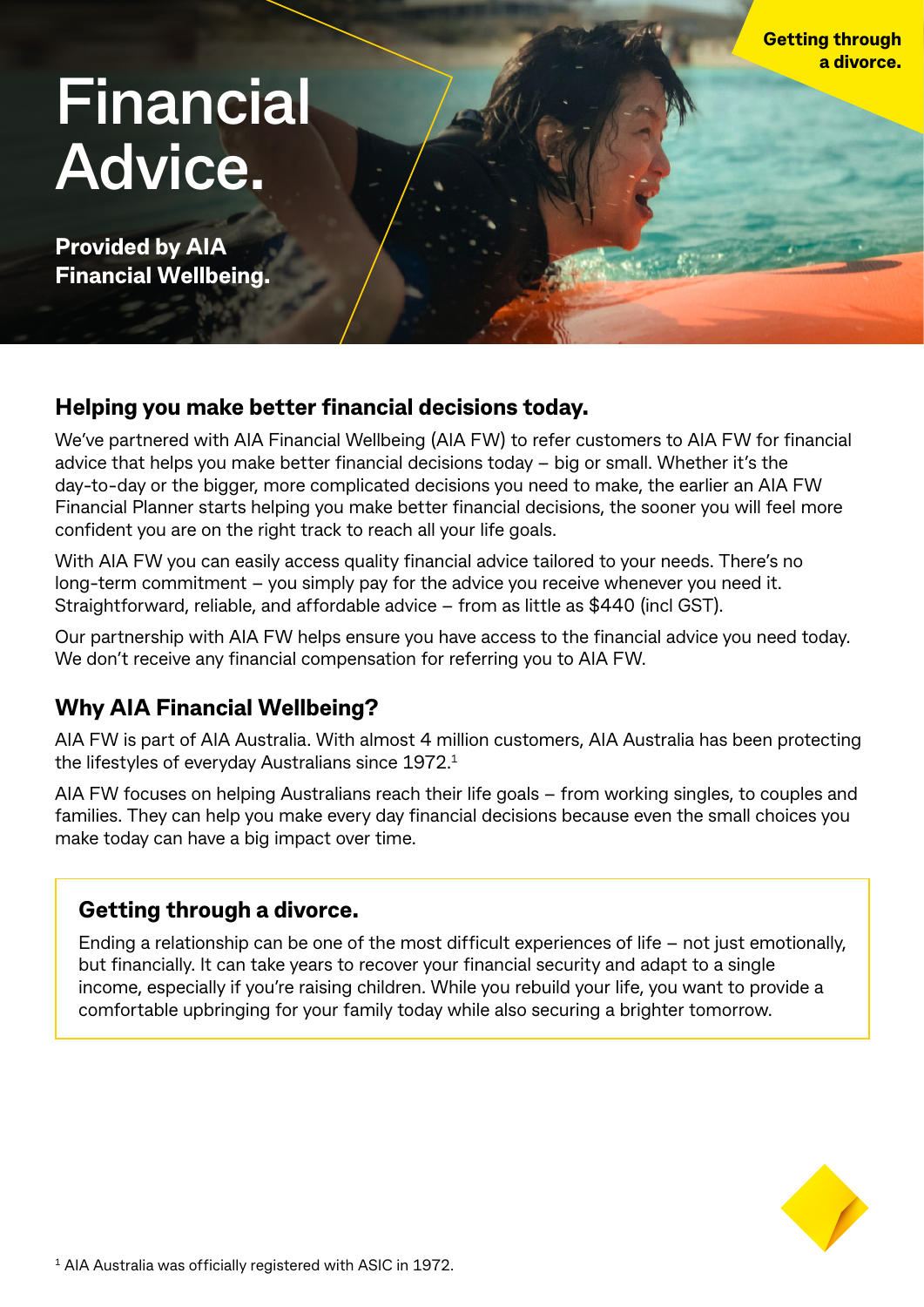# **Meet Carrie – example only.**

- Carrie is in her early 50s and works full-time in a government job.
- She and her ex-husband have recently finalised their divorce. They have a son and daughter who are both in their teens and still at school.
- Carrie is used to being in a two-income family, and now she's finding it difficult to manage her home loan and also put aside money for a rainy day.
- Carrie received a lump sum in the divorce settlement, but isn't sure of the best way to invest it for her children's future.
- Carrie's super balance is relatively low, due to the years she spent working part-time while raising her children.
- She was previously expecting to rely on her ex-husband's super in retirement.
- Carrie has default life insurance through her super, but she isn't sure what protection she has.
- While Carrie is an assured day-to-day money manager, she would like to feel confident that she has a plan in place to reach her financial and lifestyle goals for her future and that of her children.

# **Carrie's priorities.**

To stabilise her finances so she can manage her living expenses and debts, while also investing money for her future and that of her children.

# **How an AIA FW Financial Planner can help Carrie.**



#### **Navigating options**

Explore how best to set new financial goals for herself and how best to use her divorce settlement.



#### **Investing for the future**

Create an investment plan matched to her life stage, so she can build and protect her wealth.



#### **Protecting what matters**

Review her personal protection strategy to make sure it provides adequate protection for herself and her loved ones.



#### **Taking control of cash flow**

Making the most of her salary so she can cover her expenses and also put some money aside.



#### **Setting savings goals**

Help her work towards specific goals, like a family holiday.



### **Getting more out of life**

Help set new lifestyle goals, taking into account her change in circumstances.